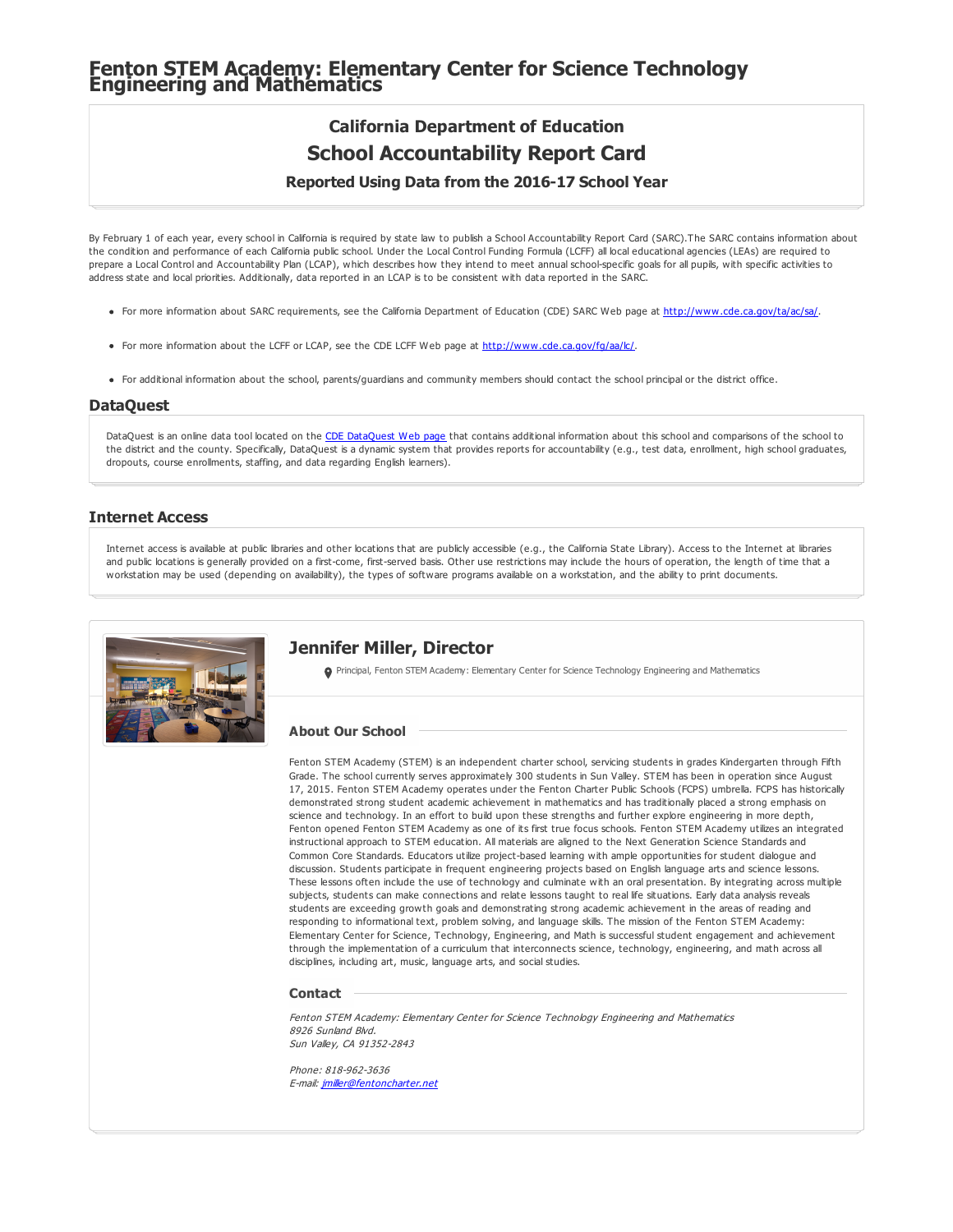### **About This School**

**Contact Information (School Year 2017-18)**

| District Contact Information (School Year 2017-18) |                         |        |  |  |  |
|----------------------------------------------------|-------------------------|--------|--|--|--|
| <b>District Name</b>                               | Los Angeles Unified     | s<br>f |  |  |  |
| <b>Phone Number</b>                                | $(213) 241 - 1000$      | s      |  |  |  |
| Superintendent                                     | Michelle King           |        |  |  |  |
| <b>E-mail Address</b>                              | michelle.king@lausd.net | P      |  |  |  |
| <b>Web Site</b>                                    | www.lausd.net           | P      |  |  |  |
|                                                    |                         |        |  |  |  |

| School Contact Information (School Year 2017-18)                  |                                        |  |  |  |  |  |
|-------------------------------------------------------------------|----------------------------------------|--|--|--|--|--|
| School Name<br>for Science Technology Engineering and Mathematics | Fenton STEM Academy: Elementary Center |  |  |  |  |  |
| <b>Street</b>                                                     | 8926 Sunland Blvd.                     |  |  |  |  |  |
| City, State, Zip                                                  | Sun Valley, Ca, 91352-2843             |  |  |  |  |  |
| <b>Phone Number</b>                                               | 818-962-3636                           |  |  |  |  |  |
| Principal                                                         | Jennifer Miller, Director              |  |  |  |  |  |
| <b>E-mail Address</b>                                             | jmiller@fentoncharter.net              |  |  |  |  |  |
| <b>Web Site</b>                                                   | www.fentonacademy.com                  |  |  |  |  |  |
| County-District-School 19647330131466<br>(CDS) Code               |                                        |  |  |  |  |  |

Last updated: 1/10/2018

#### **School Description and Mission Statement (School Year 2017-18)**

Fenton STEM Academy (STEM) is an independent charter school, servicing students in grades Kindergarten through Fifth Grade. The school currently serves over 300 students in Sun Valley. STEM has been in operation since August 17, 2015. Fenton STEM Academy operates under the Fenton Charter Public Schools (FCPS) umbrella. FCPS has historically demonstrated strong student academic achievement in mathematics and has traditionally placed a strong emphasis on science and technology. In an effort to build upon these strengths and further explore engineering in more depth, Fenton opened Fenton STEM Academy as one of its first true focus schools. Fenton

STEM Academy utilizes an integrated instructional approach to STEM education. All materials are aligned to the Next Generation Science Standards and Common Core Standards. Educators utilize project-based learning with ample opportunities for student dialogue and discussion. Students participate in frequent engineering projects based on English language arts and science lessons. These lessons often include the use of technology and culminate with an oral presentation. By integrating across multiple subjects, students can make connections and relate lessons taught to real life situations. CAASPP assessment, as well as internal data analysis reveal students are exceeding growth goals and demonstrating strong academic achievement in the areas of reading and responding to informational text, problem solving, and language skills. Fenton STEM Academy has shown significant growth in student proficiency as measured by these state and local assessments.

The mission of the Fenton STEM Academy: Elementary Center for Science, Technology, Engineering, and Math is successful student engagement and achievement through the implementation of a curriculum that interconnects science, technology, engineering, and math across all disciplines, including art, music, language arts, and social studies.

All members of Fenton STEM Academy are responsible for the schoolwide vision of the building of partnerships with colleges, universities, aerospace and engineering outreach programs to provide real-world learning experiences, creating the foundation for future pursuit of STEM education which will prepare and inspire generations of learners to meet the challenges of the global society through innovation, collaboration, and creative problem solving

**Western Association of Schools and Colleges (WASC):** In 2017, Fenton STEM Academy received initial accredidation status by the Western Association of Schools and Colleges (WASC).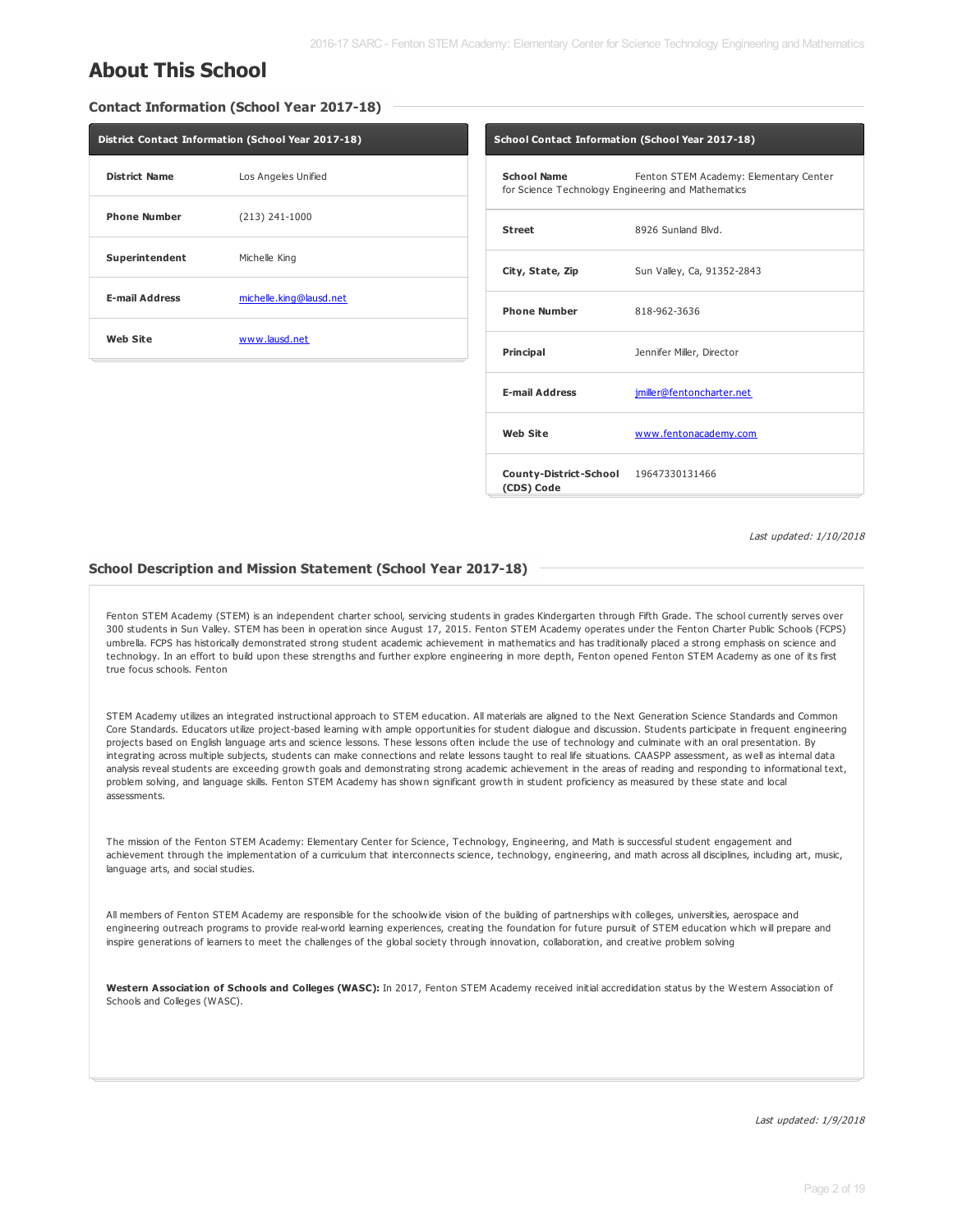#### **Student Enrollment by Grade Level (School Year 2016-17)**

| <b>Grade Level</b>      | <b>Number of Students</b> |
|-------------------------|---------------------------|
| Kindergarten            | 42                        |
| Grade 1                 | 25                        |
| Grade 3                 | 70                        |
| Grade 4                 | 70                        |
| Grade 5                 | 65                        |
| <b>Total Enrollment</b> | 272                       |



Last updated: 1/9/2018

#### **Student Enrollment by Student Group (School Year 2016-17)**

| <b>Student Group</b>                | <b>Percent of Total Enrollment</b> |
|-------------------------------------|------------------------------------|
| Black or African American           | 2.7%                               |
| American Indian or Alaska Native    | 0.0%                               |
| Asian                               | 2.3%                               |
| Filipino                            | 3.1%                               |
| Hispanic or Latino                  | 81.5%                              |
| Native Hawaijan or Pacific Islander | $0.0\%$                            |
| White                               | 9.6%                               |
| Two or More Races                   | 0.8%                               |
| Other                               | $0.0\%$                            |
| <b>Student Group (Other)</b>        | <b>Percent of Total Enrollment</b> |
| Socioeconomically Disadvantaged     | 84.6 %                             |
| English Learners                    | 25.4%                              |
| Students with Disabilities          | 9.6%                               |
| Foster Youth                        | 1.5%                               |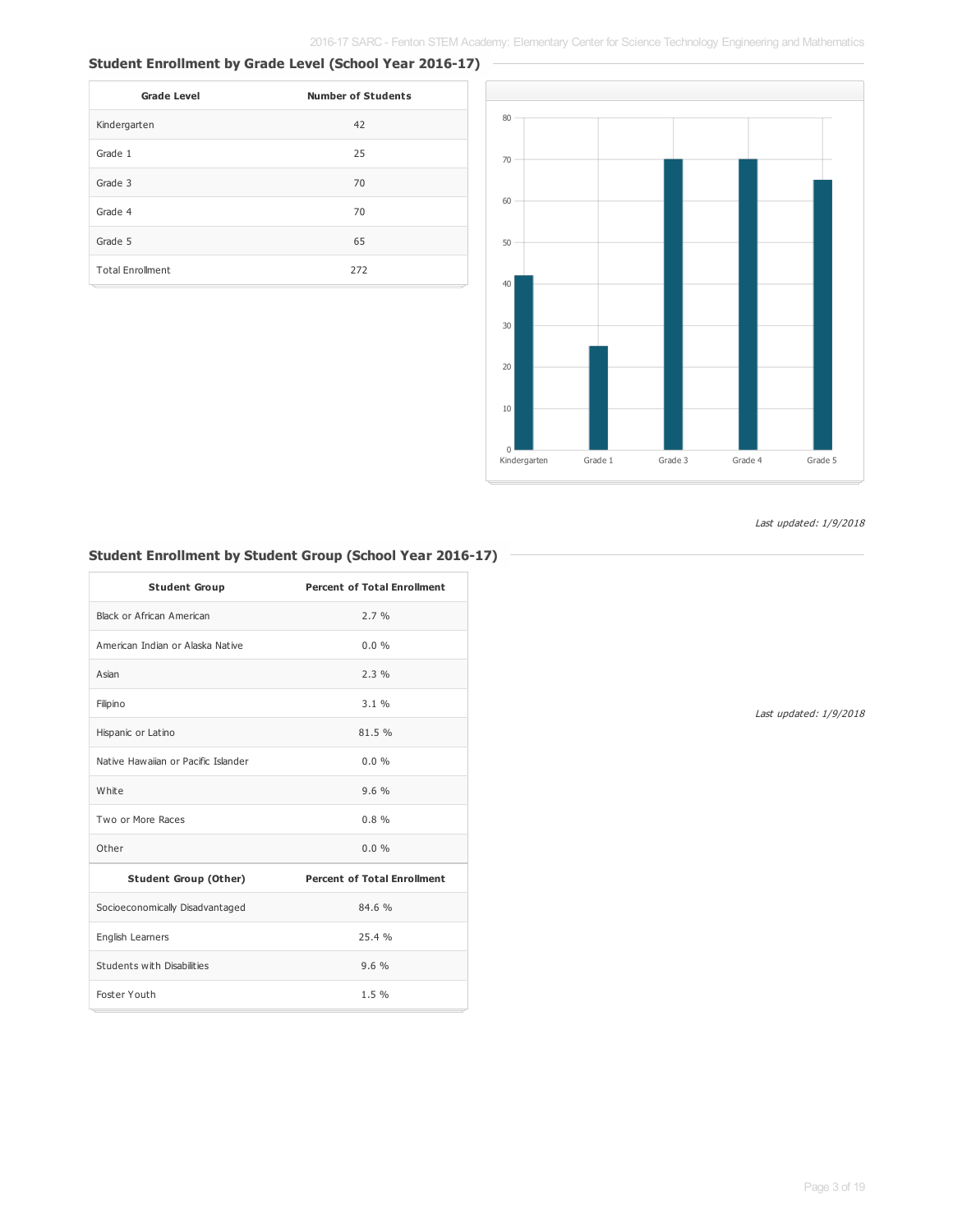### **A. Conditions of Learning**

## **State Priority: Basic**

The SARC provides the following information relevant to the State priority: Basic (Priority 1):

- Degree to which teachers are appropriately assigned and fully credentialed in the subject area and for the pupils they are teaching;
- Pupils have access to standards-aligned instructional materials; and
- School facilities are maintained in good repair

#### **Teacher Credentials**

| <b>Teachers</b>                                                                   | School         |                |                | <b>District</b> |
|-----------------------------------------------------------------------------------|----------------|----------------|----------------|-----------------|
|                                                                                   | $2015 -$<br>16 | $2016 -$<br>17 | $2017 -$<br>18 | $2017 -$<br>18  |
| With Full Credential                                                              | 10             | 14             | 16             |                 |
| Without Full Credential                                                           | $\Omega$       | $\Omega$       | 0              |                 |
| Teachers Teaching Outside Subject<br>Area of Competence (with full<br>credential) | $\Omega$       | $\Omega$       | $\Omega$       |                 |



Last updated: 1/10/2018

#### **Teacher Misassignments and Vacant Teacher Positions**

| <b>Indicator</b>                                  | $2015 -$<br>16 | $2016 -$<br>17 | $2017 -$<br>18 |
|---------------------------------------------------|----------------|----------------|----------------|
| Misassignments of Teachers of English<br>Learners | 0              | 0              | 0              |
| Total Teacher Misassignments*                     | <sup>0</sup>   | 0              | 0              |
| Vacant Teacher Positions                          |                | 0              | O              |



Note: "Misassignments" refers to the number of positions filled by teachers who lack legal authorization to teach that grade level, subject area, student group, etc.

\* Total Teacher Misassignments includes the number of Misassignments of Teachers of English Learners.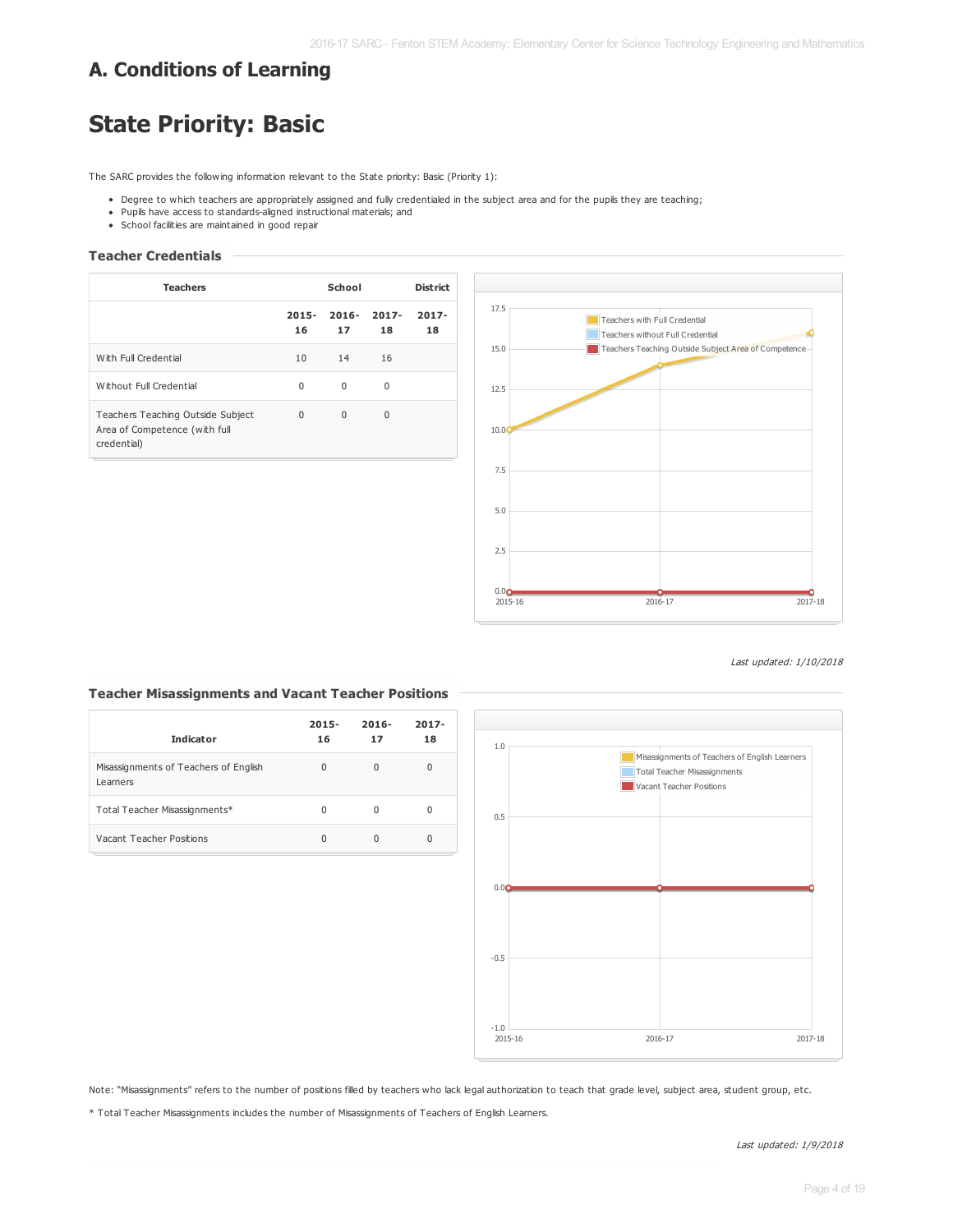#### **Quality, Currency, Availability of Textbooks and Instructional Materials (School Year 2017-18)**

Year and month in which the data were collected: January 2018

| Subject                                | Textbooks and Instructional Materials/year of Adoption                                                                                                                                                                                                                                                                                                                                                                                                                                                                                                                                                                                                                                                                                                                                                                                                                   | <b>From Most</b><br>Recent<br>Adoption? | Percent<br><b>Students</b><br>Lacking<br>Own<br>Assigned<br>Copy |
|----------------------------------------|--------------------------------------------------------------------------------------------------------------------------------------------------------------------------------------------------------------------------------------------------------------------------------------------------------------------------------------------------------------------------------------------------------------------------------------------------------------------------------------------------------------------------------------------------------------------------------------------------------------------------------------------------------------------------------------------------------------------------------------------------------------------------------------------------------------------------------------------------------------------------|-----------------------------------------|------------------------------------------------------------------|
| Reading/Language<br>Arts               | Benchmark Advance, a program of Benchmark Education, was adopted in 2016 as the schoolwide language arts<br>series. Benchmark Advance is a research-based comprehensive language arts program that integrates instruction in all<br>areas of the discipline. It incorporates high quality, multi-cultural, award-winning literature with explicit instruction and<br>ample practice. Benchmark integrates the components of a balanced literacy program under a single umbrella:<br>phonemic awareness and phonics, fluency, reading comprehension strategies, English language development and<br>mainstreaming strategies, differentiated instruction techniques and materials, small group strategies and resources,<br>and vocabulary tools and strategies. Benchmark is on the approved Language Arts adoption list from the California<br>Department of Education. | Yes                                     | 0.0%                                                             |
| Mathematics                            | My Math, published by McGraw Hill Education, is the schoolwide mathematics series and has been implemented in all<br>grades since August 2015. The series utilizes hands-on activities to introduce new concepts with rich mathematical<br>conversations actively engaging students in the learning process while concepts are developed, reviewed, and<br>practiced over time. The series is aligned with the Common Core State Standards for mathematics.                                                                                                                                                                                                                                                                                                                                                                                                              | Yes                                     | 0.0 %                                                            |
| Science                                | Fenton STEM Academy utilizes current and relevant high interest, Next Generation Science Standards (NGSS) aligned<br>materials such as Mystery Science, Science A-Z, and supplemenal resources.                                                                                                                                                                                                                                                                                                                                                                                                                                                                                                                                                                                                                                                                          | Yes                                     | 0.0%                                                             |
| History-Social<br>Science              | California Studies Weekly - Social Studies, published by Studies Weekly, is the schoolwide Social Studies series and has<br>been implemented in all grades since August 2015.                                                                                                                                                                                                                                                                                                                                                                                                                                                                                                                                                                                                                                                                                            | Yes                                     | 0.0%                                                             |
| Foreign Language                       | N/A                                                                                                                                                                                                                                                                                                                                                                                                                                                                                                                                                                                                                                                                                                                                                                                                                                                                      |                                         | 0.0%                                                             |
| Health                                 | N/A                                                                                                                                                                                                                                                                                                                                                                                                                                                                                                                                                                                                                                                                                                                                                                                                                                                                      |                                         | 0.0%                                                             |
| Visual and<br>Performing Arts          | N/A                                                                                                                                                                                                                                                                                                                                                                                                                                                                                                                                                                                                                                                                                                                                                                                                                                                                      |                                         | 0.0%                                                             |
| Science Lab<br>Eqpmt (Grades 9-<br>12) | N/A<br>Note: Cells with N/A values do not require data.                                                                                                                                                                                                                                                                                                                                                                                                                                                                                                                                                                                                                                                                                                                                                                                                                  | N/A                                     | 0.0%                                                             |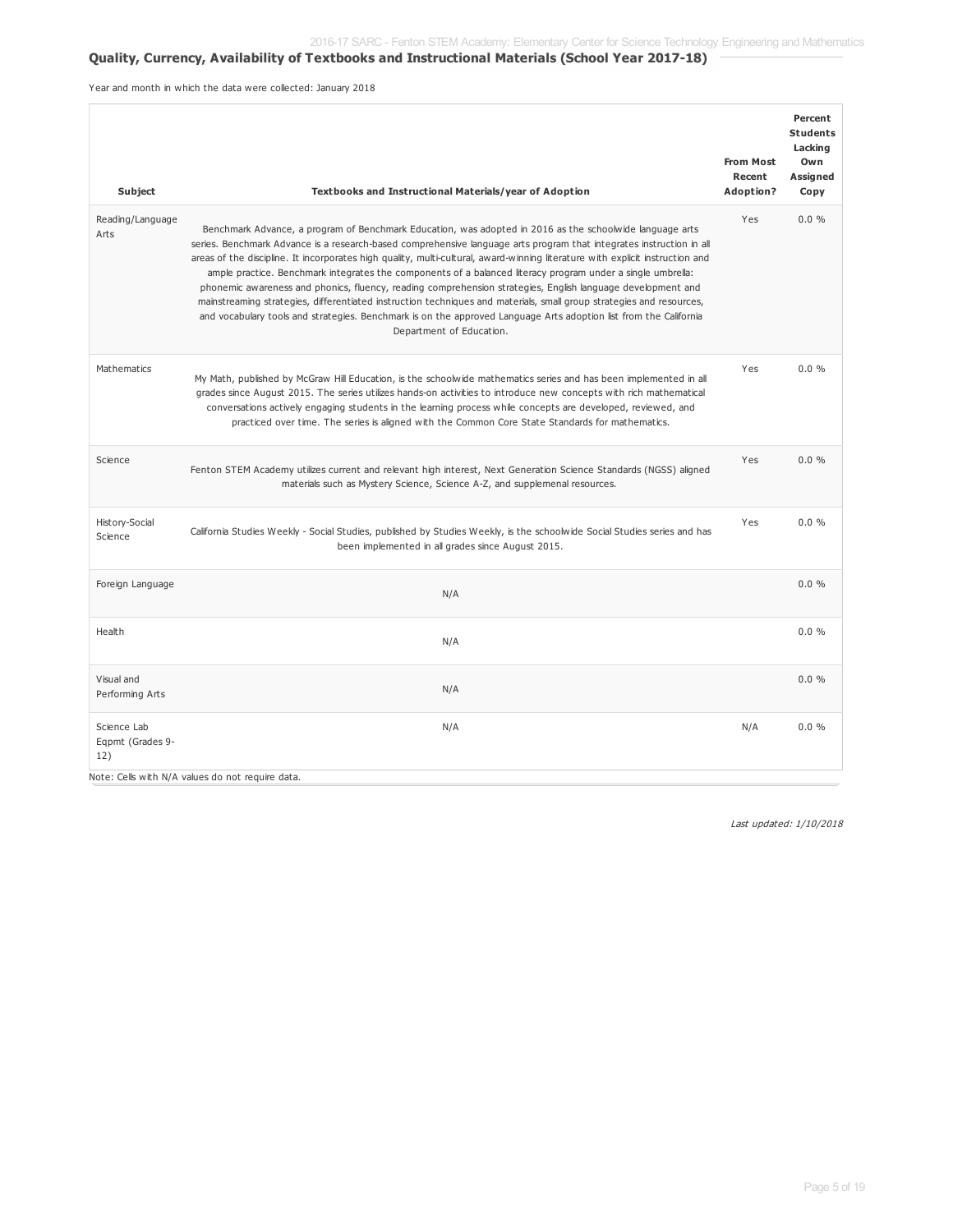#### **School Facility Conditions and Planned Improvements**

The custodial and maintenance staff of Fenton STEM Academy (STEM) makes every effort to ensure a safe, clean, and secure environment for students and staff. Classrooms are cleaned daily, and student restrooms are cleaned three to five times a day. Classroom floors and hallways are stripped and waxed four times per year and all carpets are professionally cleaned four times per year, or as needed. The facility is maintained by the STEM custodial and maintenance staff, with the added assistance of a gardener as needed. The gardener trims hedges along the building, tends to the growing trees, and removes plants and flowers as needed. Any areas of the school that are in need of repair are cared for immediately and routine maintenance such as interior and exterior painting is conducted regularly and as needed. Ample technology exists throughout the campus. Every classroom is equipped with an interactive projection unit, which includes a teacher microphone. Classrooms for students in grades Kindergarten through Second grade include 6 iMac computers and 6 iPads. Classrooms for students in grades Third through Fifth grade include 7 Mac Book laptops and 6 iPads. The MPR has been outfitted with a dual screen laser projection unit. The Hands On Lab has been designed with 25 Mac Book laptops and 25 iPads. All classrooms and office areas include digital clocks, which also function as a PA system. The conference room utilizes a 70-inch screen, which utilizes ClickShare, a wireless presentation system designed to allow for multiple users to project from their laptop via a USB. All construction is new and requires minimal repair. Recent upgrades include the installation of artificial turf on the playground, raising the height of the playground fence to twenty feet to ensure the safest and most secure play space, installing interior and exterior window blinds and security screens, installation of additional security alarms, and re-keying of all doors to ensure the most secure and safe facility. Security cameras are installed at all key locations outside and inside of the building. A buzzer system is required to gain access to the playground and office. Outdoor lighting provides additional security after hours and on weekends. Additional features will be added as needed.

Last updated: 1/10/2018

#### **School Facility Good Repair Status**

Year and month of the most recent FIT report: January 2018

|                                                                    |        | <b>Repair Needed and</b><br><b>Action Taken or</b> |
|--------------------------------------------------------------------|--------|----------------------------------------------------|
| <b>System Inspected</b>                                            | Rating | <b>Planned</b>                                     |
| Systems: Gas Leaks, Mechanical/HVAC,<br>Sewer                      | Good   |                                                    |
| Interior: Interior Surfaces                                        | Good   |                                                    |
| Cleanliness: Overall Cleanliness,<br>Pest/Vermin Infestation       | Good   |                                                    |
| Electrical: Electrical                                             | Good   |                                                    |
| Restrooms/Fountains: Restrooms,<br>Sinks/Fountains                 | Good   |                                                    |
| Safety: Fire Safety, Hazardous Materials                           | Good   |                                                    |
| Structural: Structural Damage, Roofs                               | Good   |                                                    |
| External: Playground/School Grounds,<br>Windows/Doors/Gates/Fences | Good   |                                                    |

#### **Overall Facility Rate**

Year and month of the most recent FIT report: January 2018

Overall Rating **Exemplary**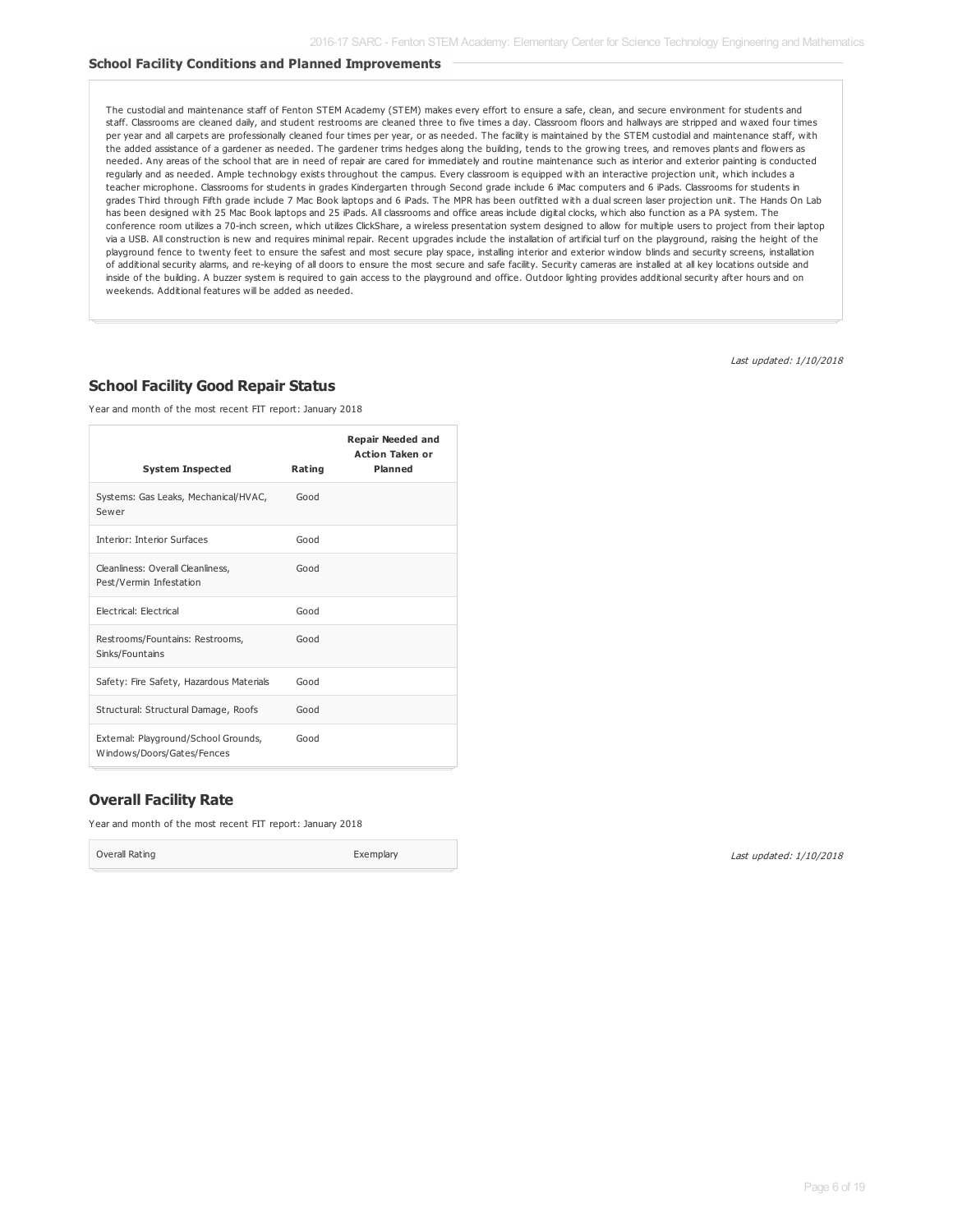### **B. Pupil Outcomes**

## **State Priority: Pupil Achievement**

The SARC provides the following information relevant to the State priority: Pupil Achievement (Priority 4):

- **Statewide assessments** (i.e., California Assessment of Student Performance and Progress [CAASPP] System, which includes the Smarter Balanced Summative Assessments for students in the general education population and the California Alternate Assessments [CAAs] for English language arts/literacy [ELA] and mathematics given in grades three through eight and grade eleven. Only eligible students may participate in the administration of the CAAs. CAAs items are aligned with alternate achievement standards, which are linked with the Common Core State Standards [CCSS] for students with the most significant cognitive disabilities); and
- . The percentage of students who have successfully completed courses that satisfy the requirements for entrance to the University of California and the California State University, or career technical education sequences or programs of study.

#### **CAASPP Test Results in ELA and Mathematics for All Students**

#### **Grades Three through Eight and Grade Eleven (School Year 2016-17)**

|                                                      | Percentage of Students Meeting or Exceeding the State Standards |         |                 |         |              |         |  |
|------------------------------------------------------|-----------------------------------------------------------------|---------|-----------------|---------|--------------|---------|--|
|                                                      | School                                                          |         | <b>District</b> |         | <b>State</b> |         |  |
| <b>Subject</b>                                       | 2015-16                                                         | 2016-17 | 2015-16         | 2016-17 | 2015-16      | 2016-17 |  |
| English Language Arts / Literacy (grades 3-8 and 11) | 30%                                                             | 38%     | 39%             | 40%     | 48%          | 48%     |  |
| Mathematics (grades 3-8 and 11)                      | 25%                                                             | 35%     | 29%             | 30%     | 36%          | 37%     |  |

Note: Percentages are not calculated when the number of students tested is ten or less, either because the number of students in this category is too small for statistical accuracy or to protect student privacy.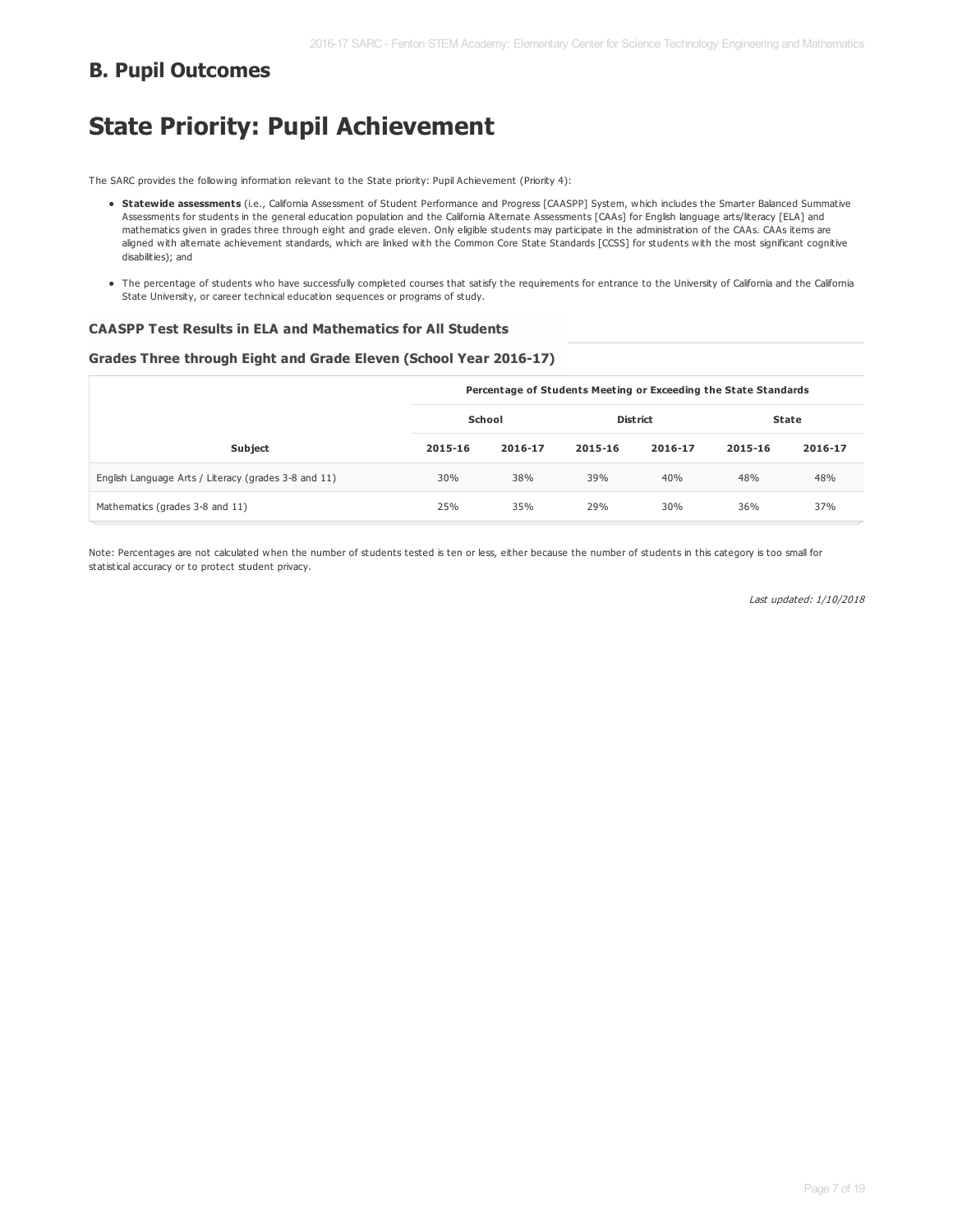#### **CAASPP Test Results in ELA by Student Group**

#### **Grades Three through Eight and Grade Eleven (School Year 2016-17)**

| <b>Student Group</b>                          | <b>Total Enrollment</b>  | <b>Number Tested</b>     | <b>Percent Tested</b>    | <b>Percent Met or Exceeded</b> |
|-----------------------------------------------|--------------------------|--------------------------|--------------------------|--------------------------------|
| All Students                                  | 196                      | 190                      | 96.94%                   | 37.89%                         |
| Male                                          | 97                       | 95                       | 97.94%                   | 26.32%                         |
| Female                                        | 99                       | 95                       | 95.96%                   | 49.47%                         |
| <b>Black or African American</b>              | $\overline{\phantom{a}}$ | $\hspace{0.05cm} -$      | $\overline{\phantom{a}}$ |                                |
| American Indian or Alaska Native              |                          |                          |                          |                                |
| Asian                                         | $\overline{\phantom{a}}$ | $\overline{a}$           | $\overline{a}$           |                                |
| Filipino                                      | $\overline{\phantom{a}}$ | --                       | --                       |                                |
| Hispanic or Latino                            | 167                      | 163                      | 97.60%                   | 36.20%                         |
| Native Hawaiian or Pacific Islander           |                          |                          |                          |                                |
| White                                         | 16                       | 14                       | 87.50%                   | 28.57%                         |
| Two or More Races                             | $\overline{\phantom{a}}$ | $\overline{\phantom{a}}$ | $\overline{a}$           |                                |
| Socioeconomically Disadvantaged               | 177                      | 171                      | 96.61%                   | 35.67%                         |
| English Learners                              | 82                       | 78                       | 95.12%                   | 26.92%                         |
| Students with Disabilities                    | 32                       | 30                       | 93.75%                   | $\overline{\phantom{m}}$       |
| Students Receiving Migrant Education Services |                          |                          |                          |                                |
| Foster Youth                                  | $\sim$ $\sim$            | $\overline{\phantom{a}}$ | --                       | $\overline{a}$                 |

Note: ELA test results include the Smarter Balanced Summative Assessment and the CAA. The "Percent Met or Exceeded" is calculated by taking the total number of students who met or exceeded the standard on the Smarter Balanced Summative Assessment plus the total number of students who met the standard (i.e., achieved Level 3–Alternate) on the CAAs divided by the total number of students who participated in both assessments.

Note: Double dashes (--) appear in the table when the number of students is ten or less, either because the number of students in this category is too small for statistical accuracy or to protect student privacy.

Note: The number of students tested includes all students who participated in the test whether they received a score or not; however, the number of students tested is not the number that was used to calculate the achievement level percentages. The achievement level percentages are calculated using only students who received scores.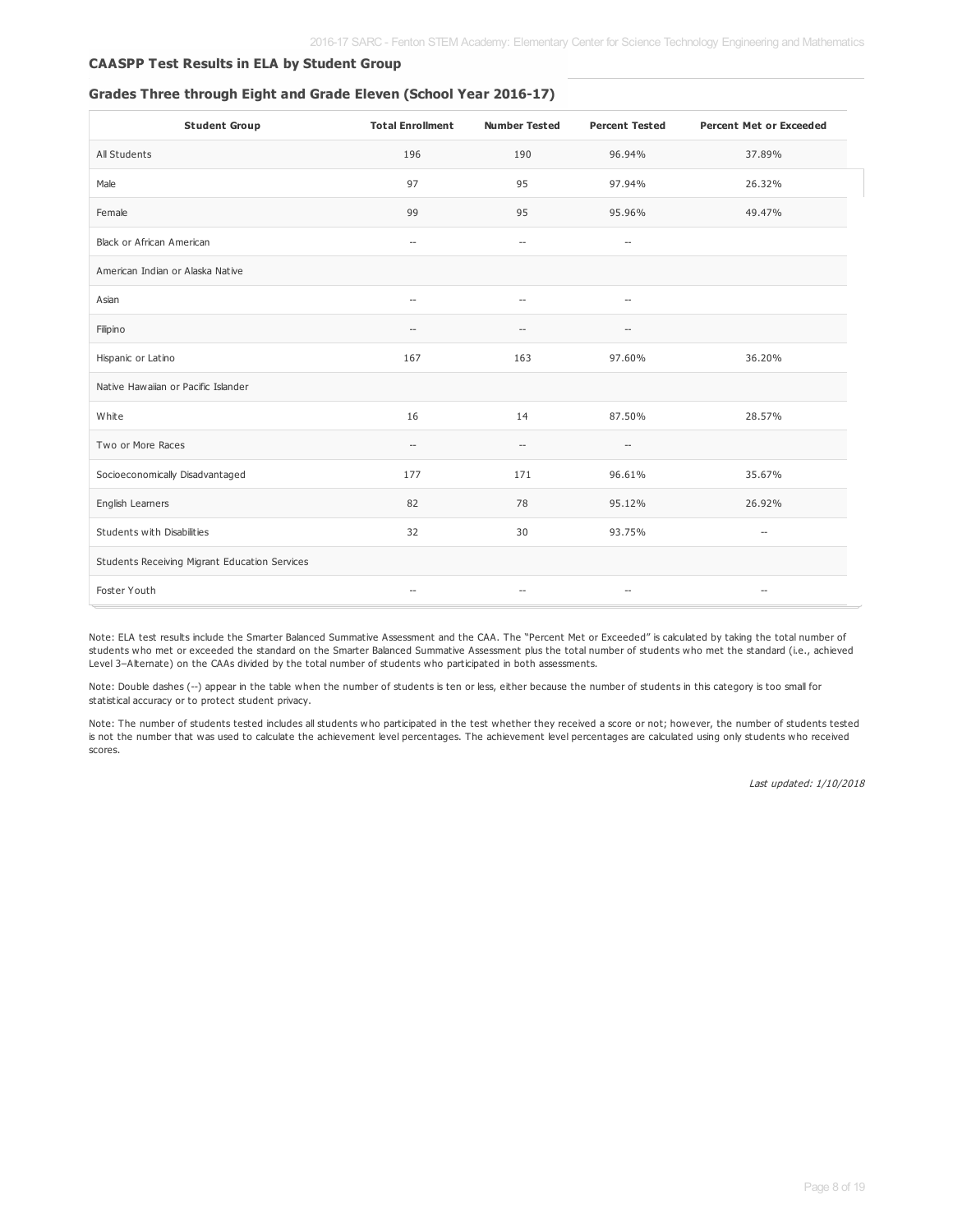#### **CAASPP Test Results in Mathematics by Student Group**

#### **Grades Three through Eight and Grade Eleven (School Year 2016-17)**

| <b>Student Group</b>                          | <b>Total Enrollment</b>  | <b>Number Tested</b>     | <b>Percent Tested</b>    | <b>Percent Met or Exceeded</b> |
|-----------------------------------------------|--------------------------|--------------------------|--------------------------|--------------------------------|
| All Students                                  | 196                      | 188                      | 95.92%                   | 34.57%                         |
| Male                                          | 97                       | 93                       | 95.88%                   | 29.03%                         |
| Female                                        | 99                       | 95                       | 95.96%                   | 40.00%                         |
| <b>Black or African American</b>              | $\overline{\phantom{a}}$ | $\overline{\phantom{a}}$ | $\overline{\phantom{a}}$ |                                |
| American Indian or Alaska Native              |                          |                          |                          |                                |
| Asian                                         | $\overline{\phantom{a}}$ | $\sim$                   | $\overline{\phantom{a}}$ |                                |
| Filipino                                      | $\sim$ $\sim$            | $-$                      | $\overline{a}$           |                                |
| Hispanic or Latino                            | 167                      | 162                      | 97.01%                   | 32.72%                         |
| Native Hawaiian or Pacific Islander           |                          |                          |                          |                                |
| White                                         | 16                       | 13                       | 81.25%                   | 30.77%                         |
| Two or More Races                             | $\overline{\phantom{a}}$ | $\qquad \qquad -$        | $\hspace{0.05cm} -$      |                                |
| Socioeconomically Disadvantaged               | 177                      | 169                      | 95.48%                   | 32.54%                         |
| English Learners                              | 82                       | 77                       | 93.90%                   | 25.97%                         |
| Students with Disabilities                    | 32                       | 30                       | 93.75%                   | $\overline{\phantom{a}}$       |
| Students Receiving Migrant Education Services |                          |                          |                          |                                |
| Foster Youth                                  | $\sim$ $\sim$            | $\overline{\phantom{a}}$ | $\sim$                   | $\overline{\phantom{a}}$       |

Note: Mathematics test results include the Smarter Balanced Summative Assessment and the CAA. The "Percent Met or Exceeded" is calculated by taking the total number of students who met or exceeded the standard on the Smarter Balanced Summative Assessment plus the total number of students who met the standard (i.e., achieved Level 3–Alternate) on the CAAs divided by the total number of students who participated in both assessments.

Note: Double dashes (--) appear in the table when the number of students is ten or less, either because the number of students in this category is too small for statistical accuracy or to protect student privacy.

Note: The number of students tested includes all students who participated in the test whether they received a score or not; however, the number of students tested is not the number that was used to calculate the achievement level percentages. The achievement level percentages are calculated using only students who received scores.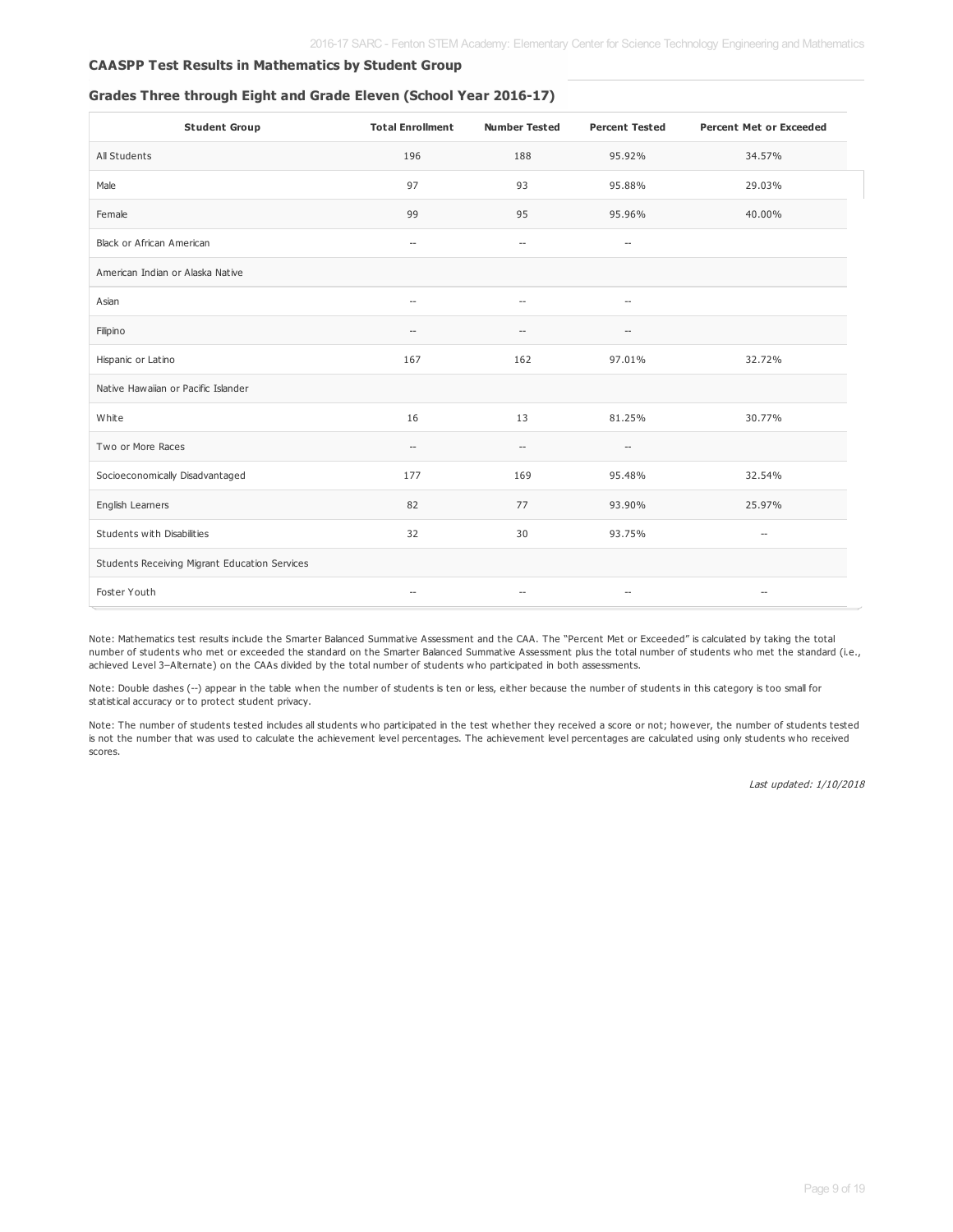#### **CAASPP Test Results in Science for All Students**

#### **Grades Five, Eight and Ten**

|                               |         | Percentage of Students Scoring at Proficient or Advanced |         |         |         |         |
|-------------------------------|---------|----------------------------------------------------------|---------|---------|---------|---------|
| School                        |         | <b>District</b>                                          |         |         |         | State   |
| <b>Subject</b>                | 2014-15 | 2015-16                                                  | 2014-15 | 2015-16 | 2014-15 | 2015-16 |
| Science (grades 5, 8, and 10) | $0.0\%$ | 70.0%                                                    | $0.0\%$ | 46.0%   |         | 54%     |

Note: Science test results include California Standards Tests (CSTs), California Modified Assessment (CMA), and California Alternate Performance Assessment (CAPA) in grades five, eight, and ten.

Note: Scores are not shown when the number of students tested is ten or less, either because the number of students in this category is too small for statistical accuracy or to protect student privacy.

Note:The 2016-17 data are not available. The California Department of Education is developing a new science assessment based on the Next Generation Science Standards for California Public Schools (CA NGSS). The new California Science Test (CAST) was piloted in spring 2017. The CST and CMA for Science will no longer be administered.

Last updated: 1/10/2018

#### **Career Technical Education Programs (School Year 2016-17)**

N/A

#### Last updated: 1/10/2018

#### **Career Technical Education Participation (School Year 2016-17)**

| Measure                                                                                                        | <b>CTE Program Participation</b> |
|----------------------------------------------------------------------------------------------------------------|----------------------------------|
| Number of Pupils Participating in CTE                                                                          |                                  |
| Percent of Pupils Completing a CTE Program and Earning a High School Diploma                                   | 0.0%                             |
| Percent of CTE Courses Sequenced or Articulated Between the School and Institutions of Postsecondary Education | $0.0\%$                          |

Last updated: 1/10/2018

#### **Courses for University of California (UC) and/or California State University (CSU) Admission**

| <b>UC/CSU Course Measure</b>                                              |         |  |  |  |  |
|---------------------------------------------------------------------------|---------|--|--|--|--|
| 2016-17 Pupils Enrolled in Courses Required for UC/CSU Admission          |         |  |  |  |  |
| 2015-16 Graduates Who Completed All Courses Required for UC/CSU Admission | $0.0\%$ |  |  |  |  |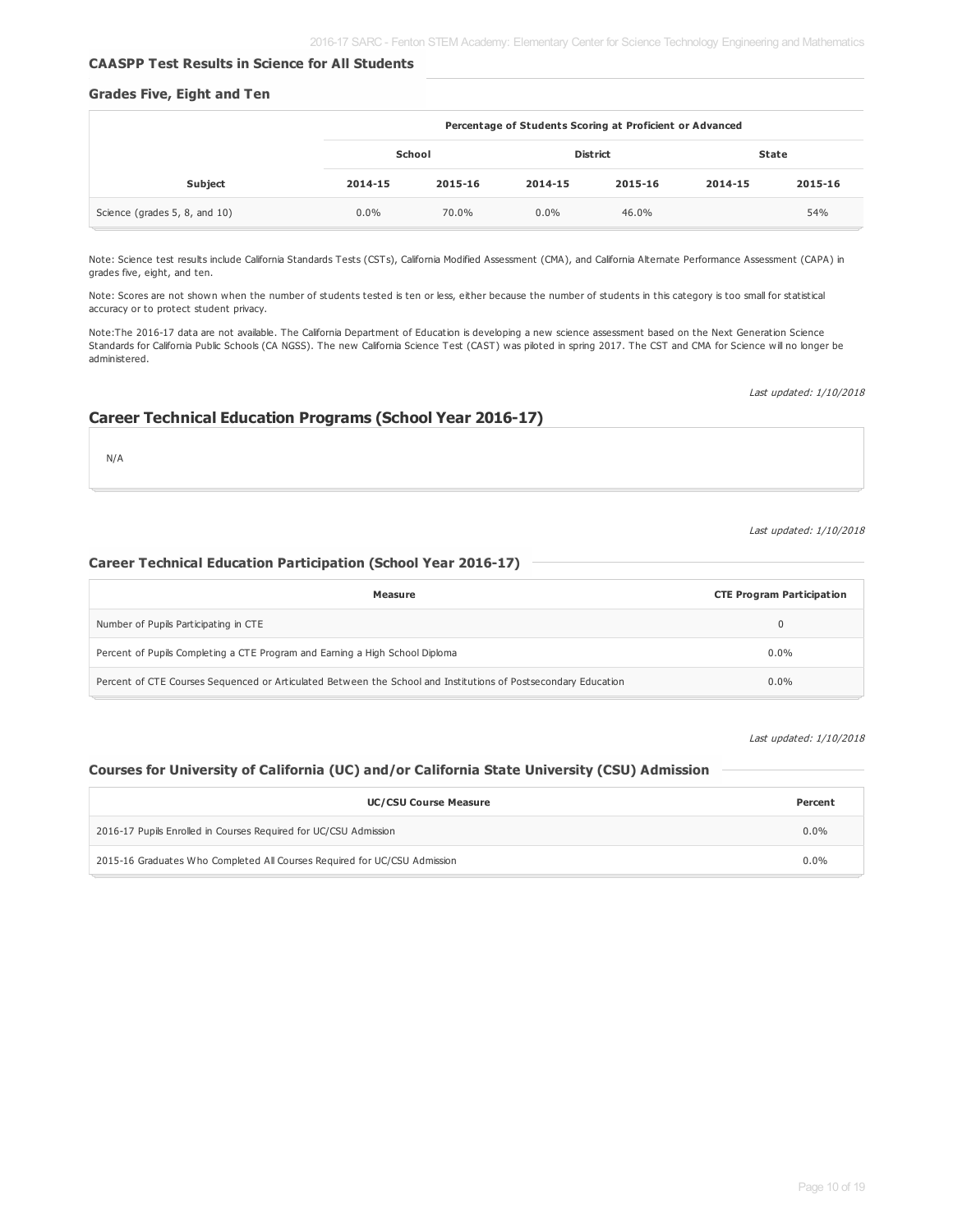## **State Priority: Other Pupil Outcomes**

Last updated: 1/10/2018

The SARC provides the following information relevant to the State priority: Other Pupil Outcomes (Priority 8):

Pupil outcomes in the subject area of physical education

#### **California Physical Fitness Test Results (School Year 2016-17)**

|                    | Percentage of Students Meeting Fitness Standards |                                      |                              |  |  |  |  |  |
|--------------------|--------------------------------------------------|--------------------------------------|------------------------------|--|--|--|--|--|
| <b>Grade Level</b> | <b>Four of Six Fitness Standards</b>             | <b>Five of Six Fitness Standards</b> | Six of Six Fitness Standards |  |  |  |  |  |
|                    | 27.4%                                            | 25.8%                                | 27.4%                        |  |  |  |  |  |

Note: Percentages are not calculated when the number of students tested is ten or less, either because the number of students in this category is too small for statistical accuracy or to protect student privacy.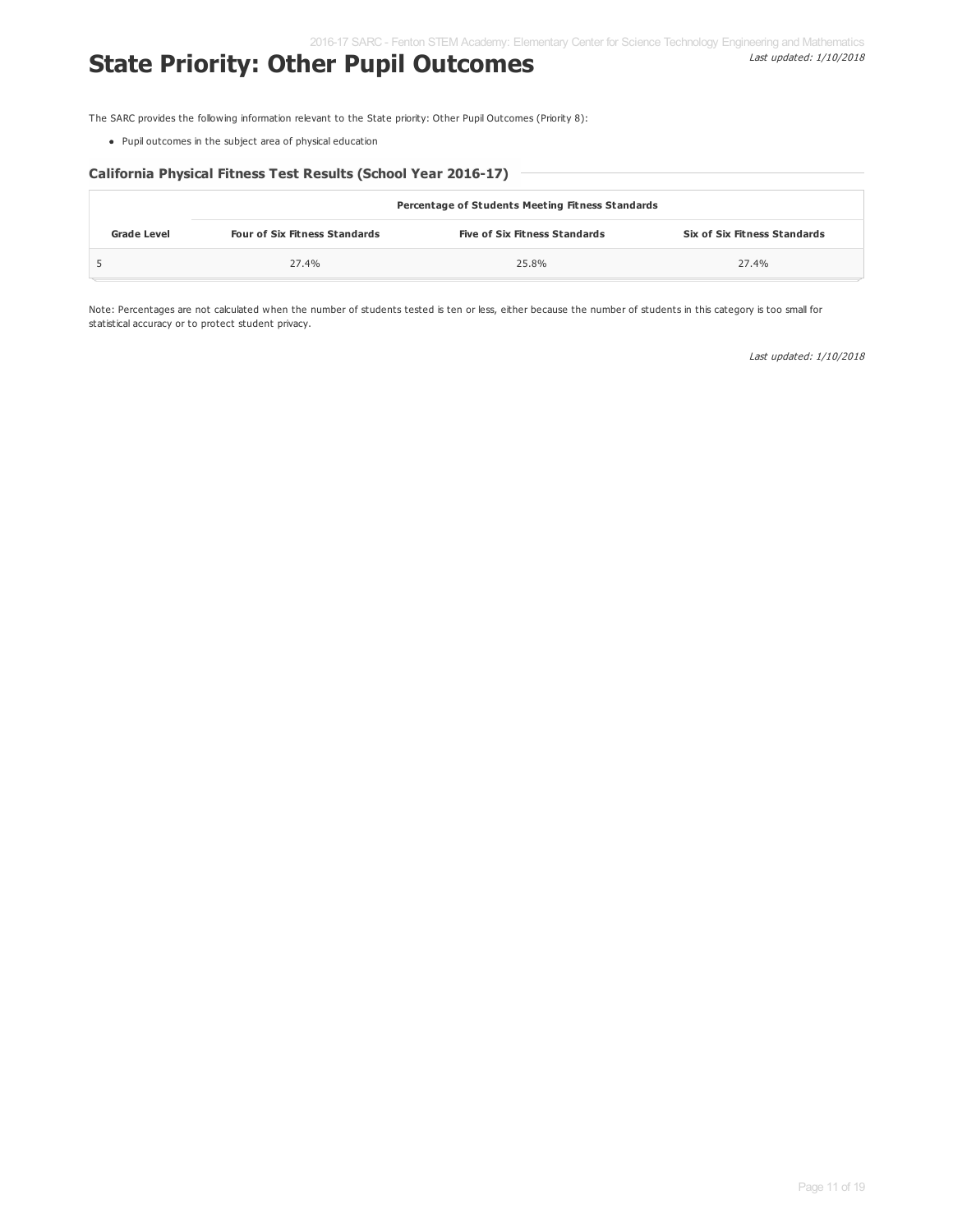## **C. Engagement**

## **State Priority: Parental Involvement**

The SARC provides the following information relevant to the State priority: Parental Involvement (Priority 3):

Efforts the school district makes to seek parent input in making decisions for the school district and each schoolsite

#### **Opportunities for Parental Involvement (School Year 2017-18)**

Fenton STEM Academy educates and involves parents and community members in a variety of ways. Parent night meetings are held twice a year to provide critical information regarding the school's purpose, goals, and learner outcomes. Parents are also invited to attend schoolwide events that showcase Fenton STEM's commitment to STEM instruction, such as the "STEM Expo." The Director writes a weekly newsletter showcasing STEM instruction at each grade level, as well as communicating school events and information. The Director also sends frequent phone and text messages via the school's messenger system, Bright Arrow, in an effort to maintain frequent and relevant communication. Flyers are distributed as needed to communicate schoolwide events and information. Teachers utilize the messenger feature of "Class Dojo" to provide ongoing communication regarding academic achievement, behavioral progress, and the schoolwide vision of STEM learning. Families are highly involved and valued stakeholders. Prior to the school year beginning, families are invited to attend a "Meet and Greet." The purpose of this event is to allow the family to explore their child's new classroom, school facilities, and experience the overall feeling of the campus. Families are able to understand high expectations for students through experiencing this initial encounter with the school. Grade level parent orientation meetings are held during the first few weeks of school. These meetings are to provide information regarding instructional and behavioral expectations as well as form a clear line of communication between home and school. Families attend parent/teacher conferences formally twice a year, and informally as needed. Parents are welcomed to chaperone field trips, assist with class parties, and host home visits. In addition, families are welcomed on campus on a monthly basis to attend award assemblies that celebrate student success. Families are provided opportunities to receive information and share in decision making during various parent advocacy night meetings and monthly board meetings. Parent concerns are addressed and commendations are celebrated. Weekly newsletters provide additional information regarding the instructional program along with strategies for working with students at home. Families are recognized as instrumental in student achievement.

## **State Priority: Pupil Engagement**

Last updated: 1/10/2018

The SARC provides the following information relevant to the State priority: Pupil Engagement (Priority 5):

- High school dropout rates; and
- High school graduation rates

#### **Dropout Rate and Graduation Rate (Four-Year Cohort Rate)**

|                        | School  |         |         |         | <b>District</b> |         | <b>State</b> |         |         |  |
|------------------------|---------|---------|---------|---------|-----------------|---------|--------------|---------|---------|--|
| <b>Indicator</b>       | 2013-14 | 2014-15 | 2015-16 | 2013-14 | 2014-15         | 2015-16 | 2013-14      | 2014-15 | 2015-16 |  |
| Dropout Rate           | 0.0%    | $0.0\%$ | $0.0\%$ | $0.0\%$ | $0.0\%$         | 0.0%    | 11.5%        | 10.7%   | 9.7%    |  |
| <b>Graduation Rate</b> | 0.0%    | $0.0\%$ | $0.0\%$ | 70.2%   | 72.2%           | 77.3%   | 81.0%        | 82.3%   | 83.8%   |  |

**Dropout/Graduation Rate (Four-Year Cohort Rate) Chart**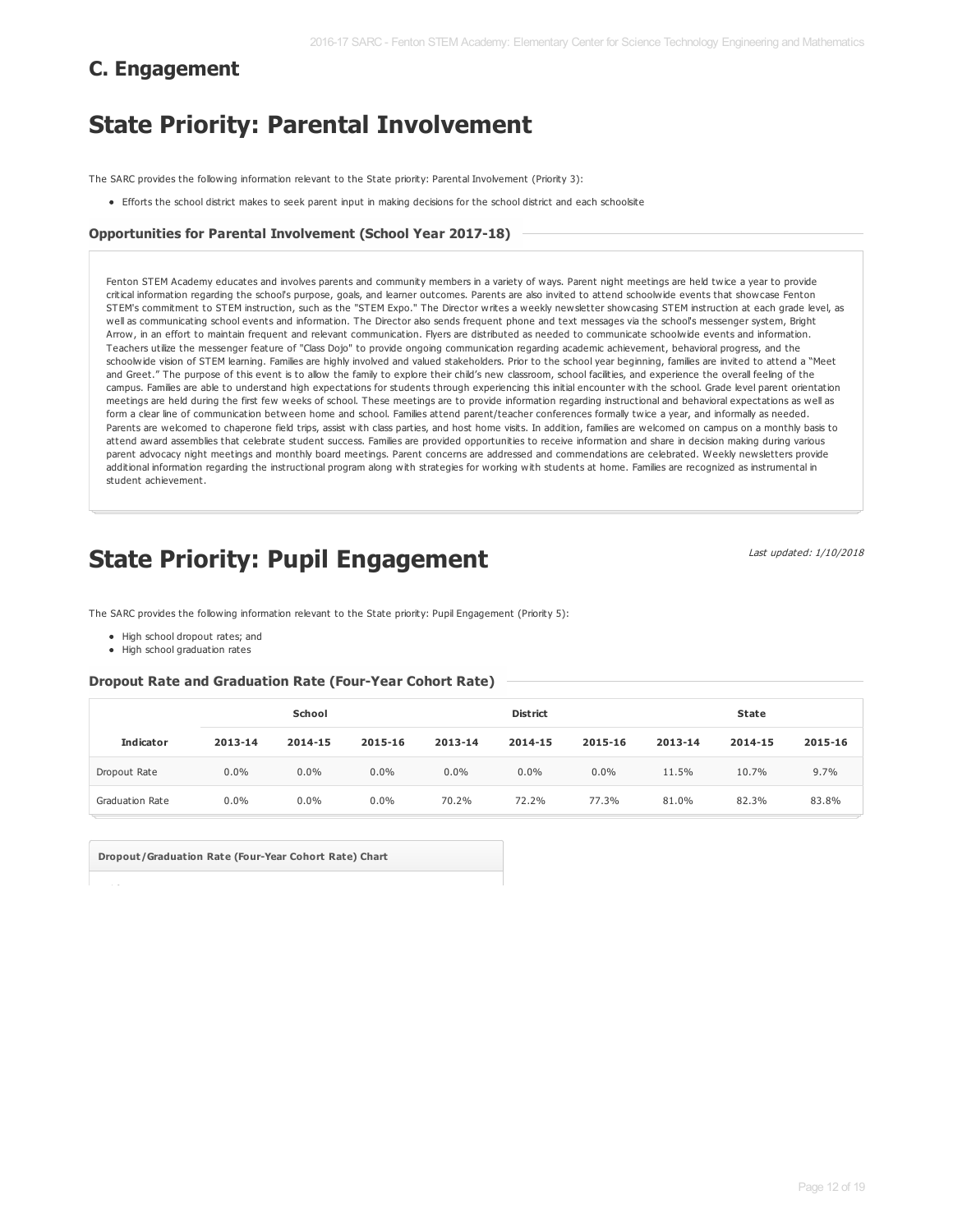2016-17 SARC - Fenton STEM Academy: Elementary Center for Science Technology Engineering and Mathematics

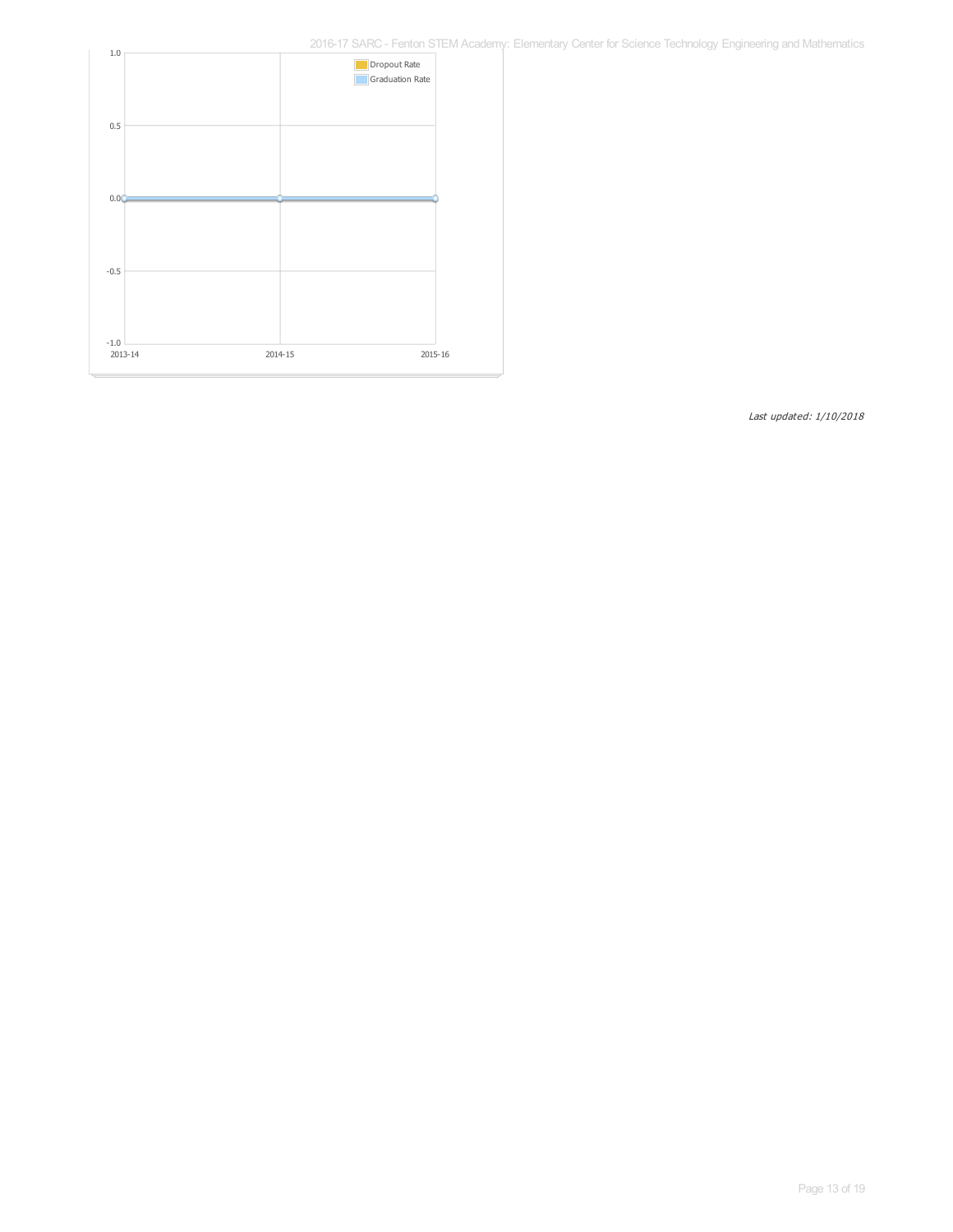#### **Completion of High School Graduation Requirements - Graduating Class of 2016**

#### **(One-Year Rate)**

| <b>Student Group</b>                | School                                | <b>District</b>          | <b>State</b>      |
|-------------------------------------|---------------------------------------|--------------------------|-------------------|
| All Students                        | $\hspace{0.05cm} -$                   | 86.9%                    | 87.1%             |
| <b>Black or African American</b>    | $\overline{\phantom{m}}$              | 82.9%                    | 79.2%             |
| American Indian or Alaska Native    | $\hspace{0.05cm} -$                   | 81.7%                    | 80.2%             |
| Asian                               | $\overline{\phantom{a}}$              | 89.2%                    | 94.4%             |
| Filipino                            | $\hspace{0.05cm}$ – $\hspace{0.05cm}$ | 90.1%                    | 93.8%             |
| Hispanic or Latino                  | $\overline{\phantom{a}}$              | 87.3%                    | 84.6%             |
| Native Hawaiian or Pacific Islander | $\hspace{0.05cm} -$                   | 88.8%                    | 86.6%             |
| White                               | --                                    | 86.0%                    | 91.0%             |
| Two or More Races                   | $\hspace{0.05cm}$ – $\hspace{0.05cm}$ | 83.3%                    | 90.6%             |
| Socioeconomically Disadvantaged     | $\overline{\phantom{m}}$              | 87.9%                    | 85.5%             |
| English Learners                    | $-$                                   | 38.2%                    | 55.4%             |
| Students with Disabilities          | $\overline{\phantom{m}}$              | 59.2%                    | 63.9%             |
| Foster Youth                        | $\hspace{0.05cm} -$                   | $\overline{\phantom{a}}$ | $\qquad \qquad -$ |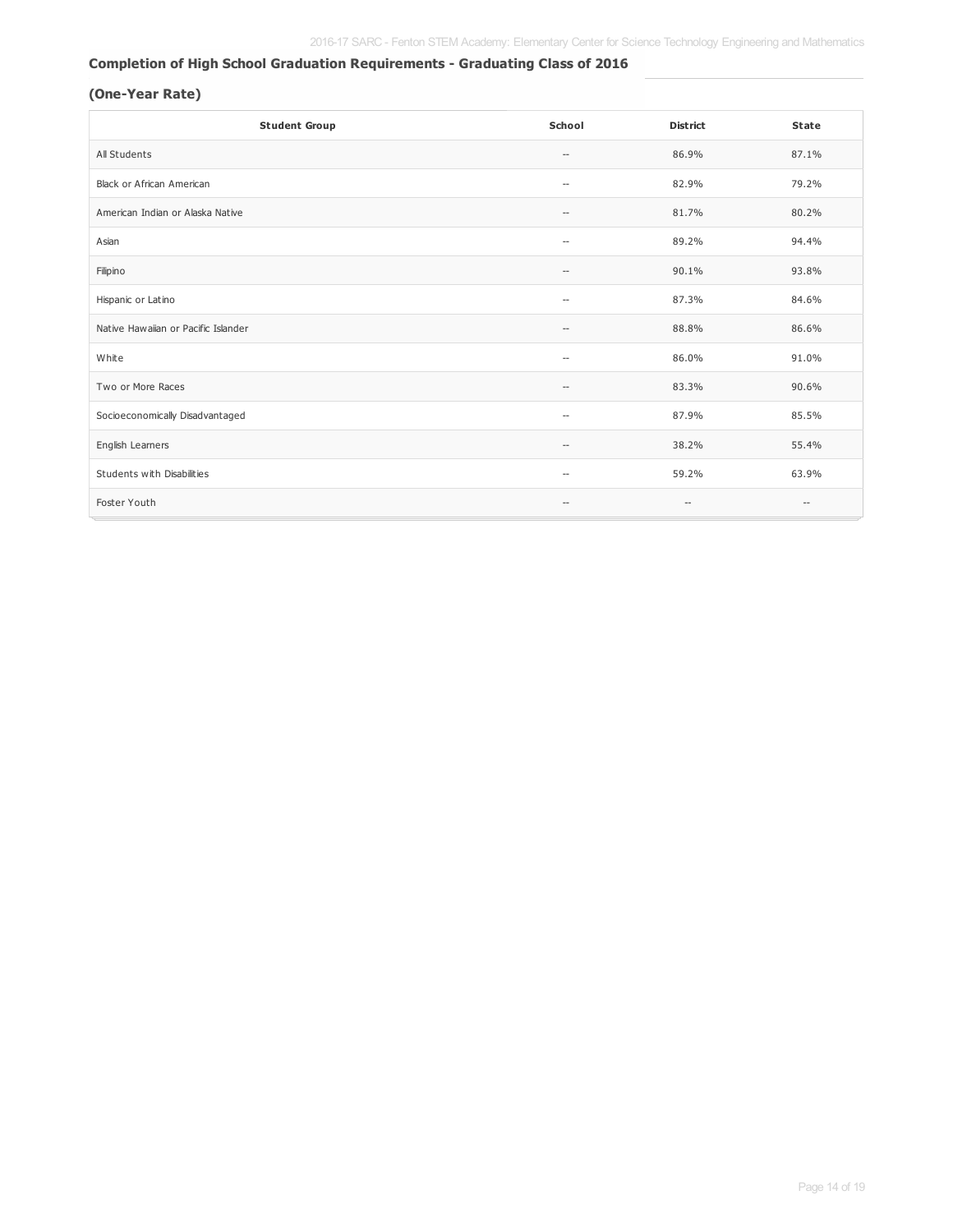## **State Priority: School Climate**

The SARC provides the following information relevant to the State priority: School Climate (Priority 6):

- Pupil suspension rates:
- Pupil expulsion rates; and
- Other local measures on the sense of safety

#### **Suspensions and Expulsions**

|             | School                   |         |         |         | <b>District</b> |         | <b>State</b> |         |         |  |
|-------------|--------------------------|---------|---------|---------|-----------------|---------|--------------|---------|---------|--|
| Rate        | 2014-15                  | 2015-16 | 2016-17 | 2014-15 | 2015-16         | 2016-17 | 2014-15      | 2015-16 | 2016-17 |  |
| Suspensions | $\overline{\phantom{a}}$ | 0.6%    | 0.7%    | 0.9%    | 0.9%            | 0.8%    | 3.8%         | 3.7%    | 3.7%    |  |
| Expulsions  | $\overline{\phantom{a}}$ | $0.0\%$ | $0.0\%$ | $0.0\%$ | $0.0\%$         | $0.0\%$ | 0.1%         | 0.1%    | 0.1%    |  |





#### **School Safety Plan (School Year 2017-18)**

Fenton STEM Academy (STEM) follows the established standards of health and safety as commonly practiced in California public schools. According to the California Education Code and California Health and Safety Code, including Education Codes 44237, 45125.1 and 45122.1. All city, county and state building codes are also followed. To secure our campus, a full-time security employee patrols the campus and surrounding perimeter daily. Additionally, a security quard patrols the campus after the regular workday and on weekends. The school has an intrusion alarm with sensors in all classrooms, offices and supply areas. The result is a campus that is secure 24-hours a day, 7-days a week. Students are supervised at all times by administration and supervision staff when on the yard and the school also routinely participates in monthly emergency drills to ensure students and staff are aware of appropriate procedures in case of emergency. A school nurse serves students on a regular full-time basis. The STEM Safety Plan is reviewed yearly and revised as needed through input from all stakeholders. It is maintained in the Main Office. All employees are fingerprinted and cleared through the Department of Justice as required by Education Code 44237, and are required to provide a negative TB test result no more than 60 days prior to their first day of work. In addition to the ongoing and daily review of school facilities by t he facilities plant manager and administrator of operations, STEM is a member of ASCIP and participates in periodic health and safety reviews of the entire campus as part of ASCIP's risk management program. Risk managers inspect all interior and exterior areas of the school including playground equipment, asphalt, cement, food service areas (multipurpose room and servery), custodial storage areas and office (including areas for storage of hazardous materials). The Illness and Injury Prevention Program is regularly updated and a summary of t he program is posted in the workplace. The procedures that STEM follows to ensure the health and safety of pupils and staff includes the requirement that each employee of the school furnish the school with a criminal record summary as described in §44237 [Education Code §47605(b)(5)(F)].

Last updated: 1/10/2018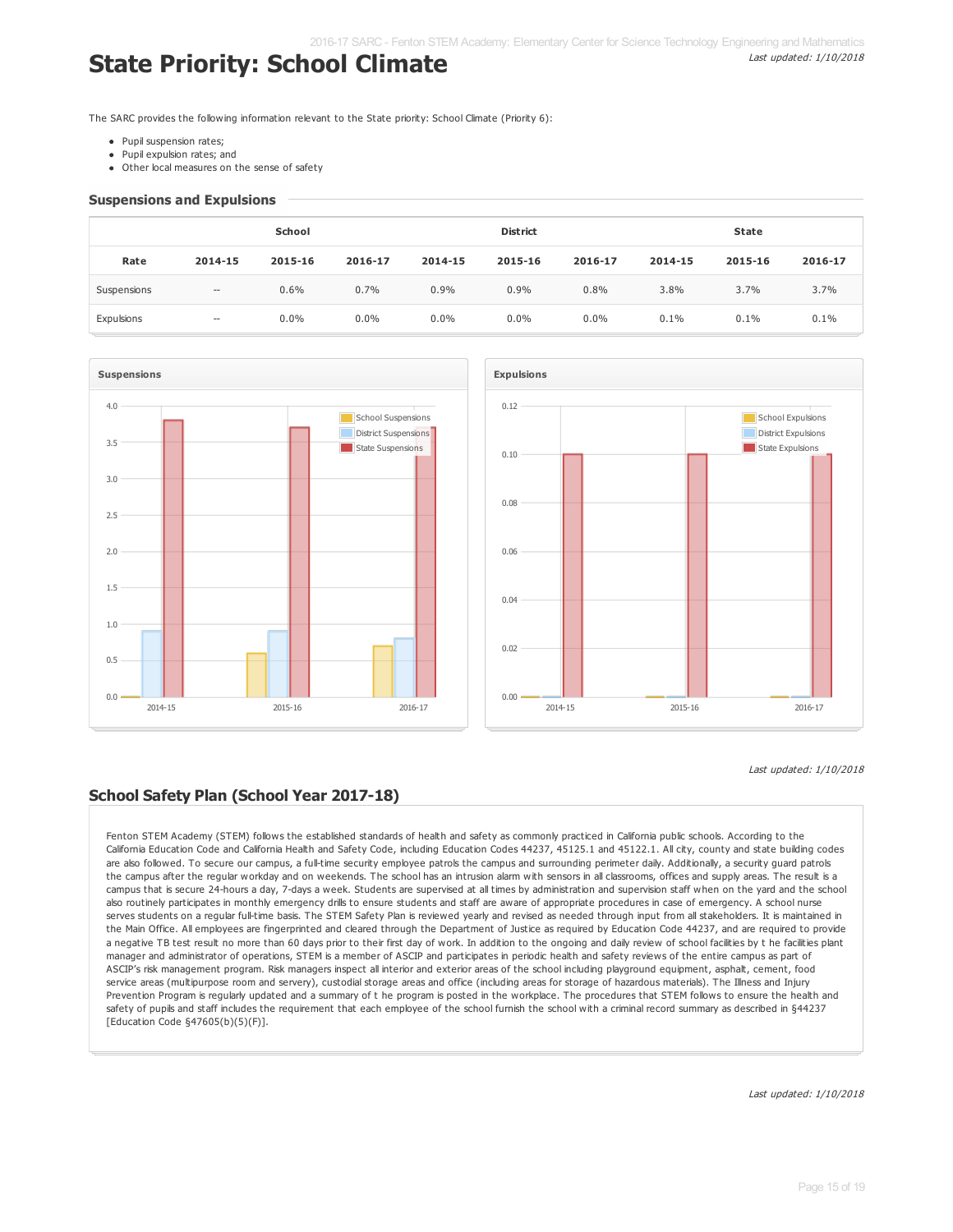### **D. Other SARC Information**

The information in this section is required to be in the SARC but is not included in the state priorities for LCFF.

#### **Federal Intervention Program (School Year 2017-18)**

| <b>Indicator</b>                                    | School    | <b>District</b> |
|-----------------------------------------------------|-----------|-----------------|
| Program Improvement Status                          | Not in PI | In PI           |
| First Year of Program Improvement                   |           | 2004-2005       |
| Year in Program Improvement                         |           | Year 3          |
| Number of Schools Currently in Program Improvement  | N/A       | 642             |
| Percent of Schools Currently in Program Improvement | N/A       | 69.0%           |

Last updated: 1/10/2018

### **Average Class Size and Class Size Distribution (Elementary)**

| 2014-15            |                           |              |                     |             | 2015-16                 |                |                     |                  | 2016-17                   |                  |              |              |
|--------------------|---------------------------|--------------|---------------------|-------------|-------------------------|----------------|---------------------|------------------|---------------------------|------------------|--------------|--------------|
|                    |                           |              | Number of Classes * |             |                         |                | Number of Classes * |                  | Number of Classes *       |                  |              |              |
| <b>Grade Level</b> | <b>Average Class Size</b> | $1 - 20$     | $21 - 32$           | $33+$       | Average Class Size 1-20 |                | 21-32               | $33+$            | <b>Average Class Size</b> | $1 - 20$         | 21-32        | $33+$        |
| K                  | 0.0                       | $\mathbf{0}$ | $\mathbf{0}$        | $\mathbf 0$ | 20.0                    | $\mathbf{1}$   | $\mathsf 0$         | $\boldsymbol{0}$ | 21.0                      | $\mathbf{1}$     | 1            | $\mathbf{0}$ |
| $\mathbf{1}$       | 0.0                       | $\mathbf 0$  | $\mathbf 0$         | $\mathbf 0$ | 0.0                     | $\mathbf 0$    | $\mathbf 0$         | $\mathbf 0$      | 21.0                      | $\mathbf 0$      | $\mathbf{1}$ | $\mathbf 0$  |
| $\overline{2}$     | 0.0                       | $\mathbf 0$  | $\mathbf 0$         | $\mathbf 0$ | 0.0                     | $\mathbf 0$    | $\mathbf 0$         | $\boldsymbol{0}$ | 0.0                       | $\boldsymbol{0}$ | $\mathbf{0}$ | $\mathbf{0}$ |
| 3                  | 0.0                       | $\mathbf 0$  | $\mathbf 0$         | $\mathbf 0$ | 17.0                    | 3              | $\mathbf 0$         | $\mathsf{0}$     | 22.0                      | $\mathbf 0$      | 3            | $\mathbf 0$  |
| $\overline{4}$     | 0.0                       | $\mathbf 0$  | $\mathbf 0$         | $\mathbf 0$ | 19.0                    | $\overline{2}$ | $\mathbf 0$         | $\boldsymbol{0}$ | 22.0                      | $\mathbf 0$      | 3            | $\mathbf{0}$ |
| 5                  | 0.0                       | $\mathbf 0$  | $\mathbf 0$         | $\mathbf 0$ | 19.0                    | $\overline{2}$ | $\mathbf 0$         | $\mathbf 0$      | 21.0                      | $\mathbf{1}$     | 2            | $\mathbf 0$  |
| 6                  | 0.0                       | $\mathbf{0}$ | $\mathbf{0}$        | $\mathbf 0$ | 0.0                     | $\mathbf 0$    | $\mathbf 0$         | $\mathsf 0$      | 0.0                       | $\boldsymbol{0}$ | $\mathbf 0$  | $\mathbf{0}$ |
| Other              | 0.0                       | $\mathbf 0$  | $\mathbf 0$         | $\mathbf 0$ | 0.0                     | $\mathbf 0$    | $\mathbf 0$         | $\mathbf 0$      | 0.0                       | $\mathbf 0$      | $\mathbf 0$  | $\mathbf 0$  |

\* Number of classes indicates how many classes fall into each size category (a range of total students per class).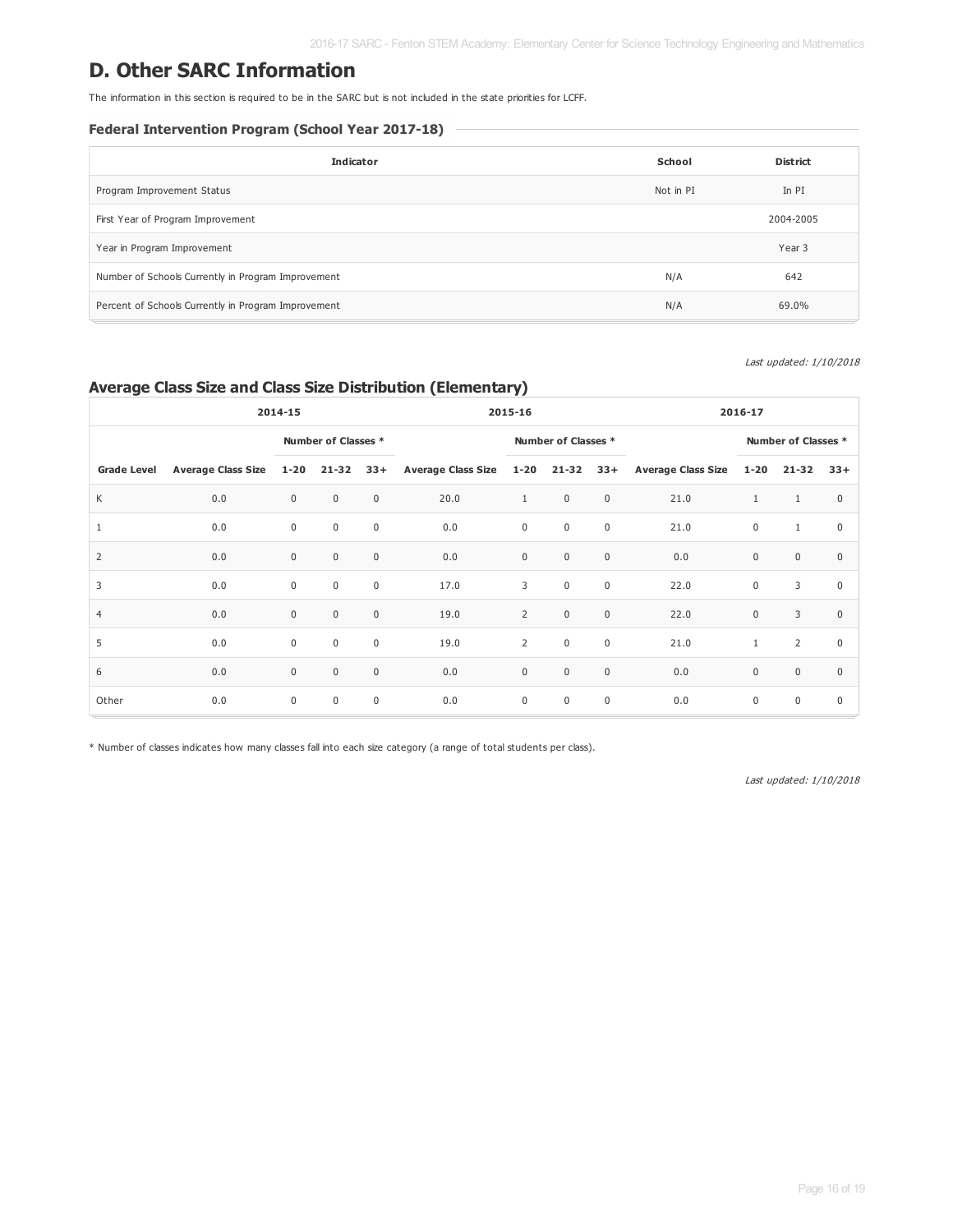#### **Average Class Size and Class Size Distribution (Secondary)**

| 2014-15        |  |                     |  | 2015-16 |  |                     |  | 2016-17 |                                                                                                       |                     |  |  |
|----------------|--|---------------------|--|---------|--|---------------------|--|---------|-------------------------------------------------------------------------------------------------------|---------------------|--|--|
|                |  | Number of Classes * |  |         |  | Number of Classes * |  |         |                                                                                                       | Number of Classes * |  |  |
| Subject        |  |                     |  |         |  |                     |  |         | Average Class Size 1-22 23-32 33+ Average Class Size 1-22 23-32 33+ Average Class Size 1-22 23-32 33+ |                     |  |  |
| English        |  |                     |  |         |  |                     |  |         |                                                                                                       |                     |  |  |
| Mathematics    |  |                     |  |         |  |                     |  |         |                                                                                                       |                     |  |  |
| Science        |  |                     |  |         |  |                     |  |         |                                                                                                       |                     |  |  |
| Social Science |  |                     |  |         |  |                     |  |         |                                                                                                       |                     |  |  |

\* Number of classes indicates how many classrooms fall into each size category (a range of total students per classroom). At the secondary school level, this information is reported by subject area rather than grade level.

Last updated: 1/10/2018

#### **Academic Counselors and Other Support Staff (School Year 2016-17)**

| <b>Title</b>                                        | Number of FTE* Assigned to School | Average Number of Students per Academic Counselor |
|-----------------------------------------------------|-----------------------------------|---------------------------------------------------|
| Academic Counselor                                  |                                   |                                                   |
| Counselor (Social/Behavioral or Career Development) | 1.0                               | N/A                                               |
| Library Media Teacher (Librarian)                   |                                   | N/A                                               |
| Library Media Services Staff (Paraprofessional)     |                                   | N/A                                               |
| Psychologist                                        | 0.5                               | N/A                                               |
| Social Worker                                       |                                   | N/A                                               |
| Nurse                                               | 0.5                               | N/A                                               |
| Speech/Language/Hearing Specialist                  | 1.0                               | N/A                                               |
| Resource Specialist (non-teaching)                  | 1.0                               | N/A                                               |
| Other                                               |                                   | N/A                                               |

Note: Cells with N/A values do not require data.

\*One Full Time Equivalent (FTE) equals one staff member working full time; one FTE could also represent two staff members who each work 50 percent of full time.

|  |  | Last updated: 1/10/2018 |
|--|--|-------------------------|
|--|--|-------------------------|

#### **Expenditures Per Pupil and School Site Teacher Salaries (Fiscal Year 2015-16)**

| Level                                         | <b>Total Expenditures Per Pupil</b> | <b>Expenditures Per Pupil</b><br>(Restricted) | <b>Expenditures Per Pupil</b><br>(Unrestricted) | <b>Average Teacher Salary</b> |
|-----------------------------------------------|-------------------------------------|-----------------------------------------------|-------------------------------------------------|-------------------------------|
| School Site                                   | \$15697.0                           | \$1844.0                                      | \$13853.0                                       | \$64406.0                     |
| <b>District</b>                               | N/A                                 | N/A                                           | \$7909.0                                        | \$73658.0                     |
| Percent Difference - School Site and District | N/A                                 | N/A                                           | 54.6%                                           | $-13.4%$                      |
| State                                         | N/A                                 | N/A                                           | \$6574.0                                        | \$79228.0                     |
| Percent Difference - School Site and State    | N/A                                 | N/A                                           | 71.3%                                           | $-20.6%$                      |

Note: Cells with N/A values do not require data.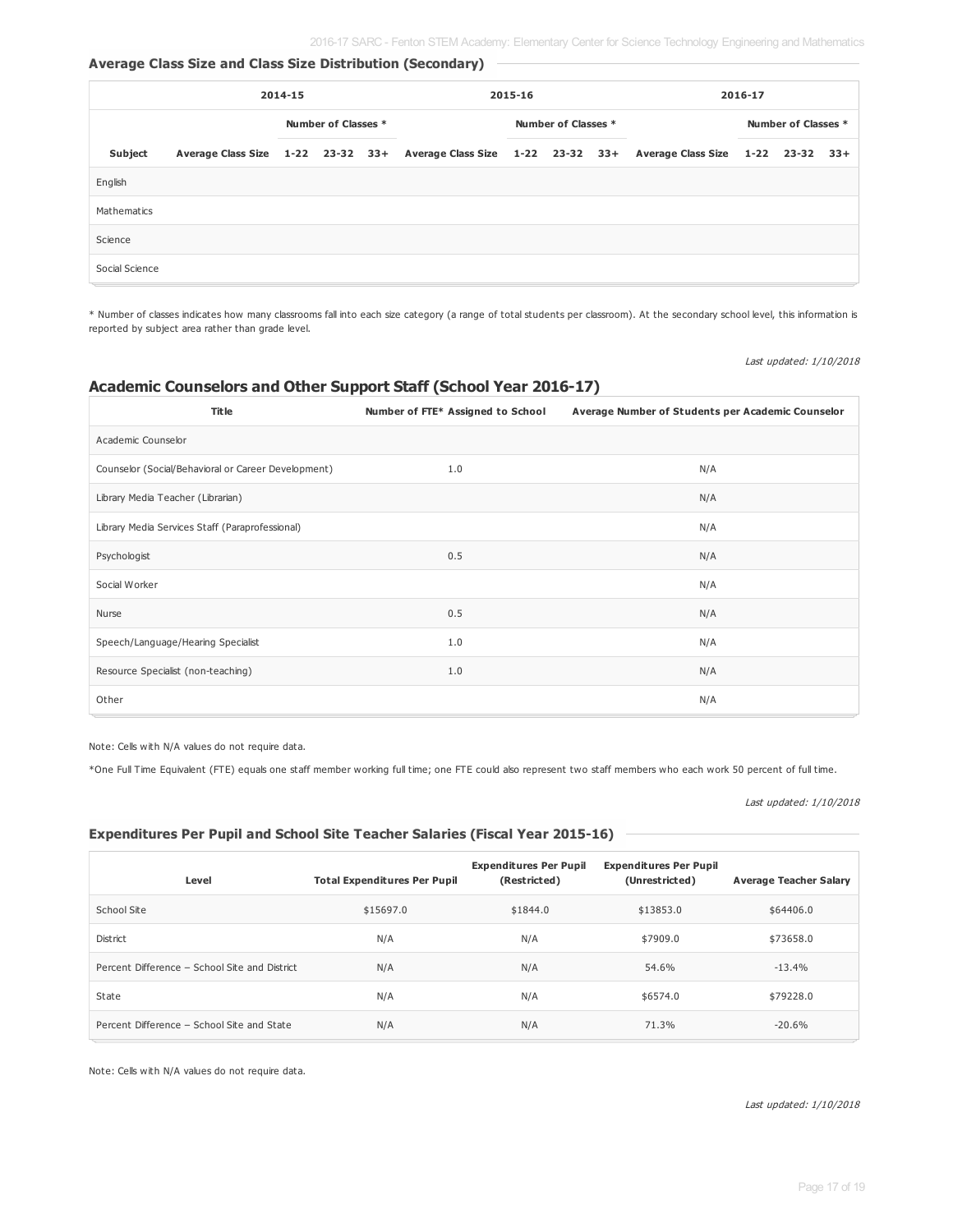#### **Types of Services Funded (Fiscal Year 2016-17)**

After school programs include the school-funded afterschool playground and Youth Policy Institute. Additional support staff includes a part-time psychologist, school counselor, speech and language therapist, and a Parent Center Director. Part-time paraprofessionals support the instructional program in most classrooms daily. A part-time technology specialist services schoolwide technology needs and applications.

Last updated: 1/10/2018

#### **Teacher and Administrative Salaries (Fiscal Year 2015-16)**

| Category                                      | <b>District Amount</b> | State Average For Districts In Same Category |
|-----------------------------------------------|------------------------|----------------------------------------------|
| Beginning Teacher Salary                      | \$43,913               | \$47,808                                     |
| Mid-Range Teacher Salary                      | \$70,141               | \$73,555                                     |
| Highest Teacher Salary                        | \$87,085               | \$95,850                                     |
| Average Principal Salary (Elementary)         | \$116,684              | \$120,448                                    |
| Average Principal Salary (Middle)             | \$131,969              | \$125,592                                    |
| Average Principal Salary (High)               | \$133,725              | \$138,175                                    |
| Superintendent Salary                         | \$350,000              | \$264,457                                    |
| Percent of Budget for Teacher Salaries        | 32.0%                  | 35.0%                                        |
| Percent of Budget for Administrative Salaries | 5.0%                   | 5.0%                                         |

For detailed information on salaries, see the CDE Certificated Salaries & Benefits Web page at <http://www.cde.ca.gov/ds/fd/cs/> .





Last updated: 1/10/2018

#### **Professional Development**

Professional development activities are scheduled on Wednesdays and supported two times a week during student psychomotor time. All programs and schoolwide initiatives are implemented with ongoing support from vendors and consultants. A trainer-of- trainers model is often used to make the most effective use of resources with Lead Teachers and the Director serving as the trainers and mentors. Additionally, the Director is an ongoing presence in classrooms observing the implementation of new programs and practices, particularly as introduced through professional development activities. Through the Illuminate database, the Director regularly reviews student assessment data to compare results as implementation of new programs and strategies gleaned from professional development activities have been observed. The Director shares observations with Lead Teachers of each grade level to encourage continued positive efforts, or highlight a particularly effective practice observed.